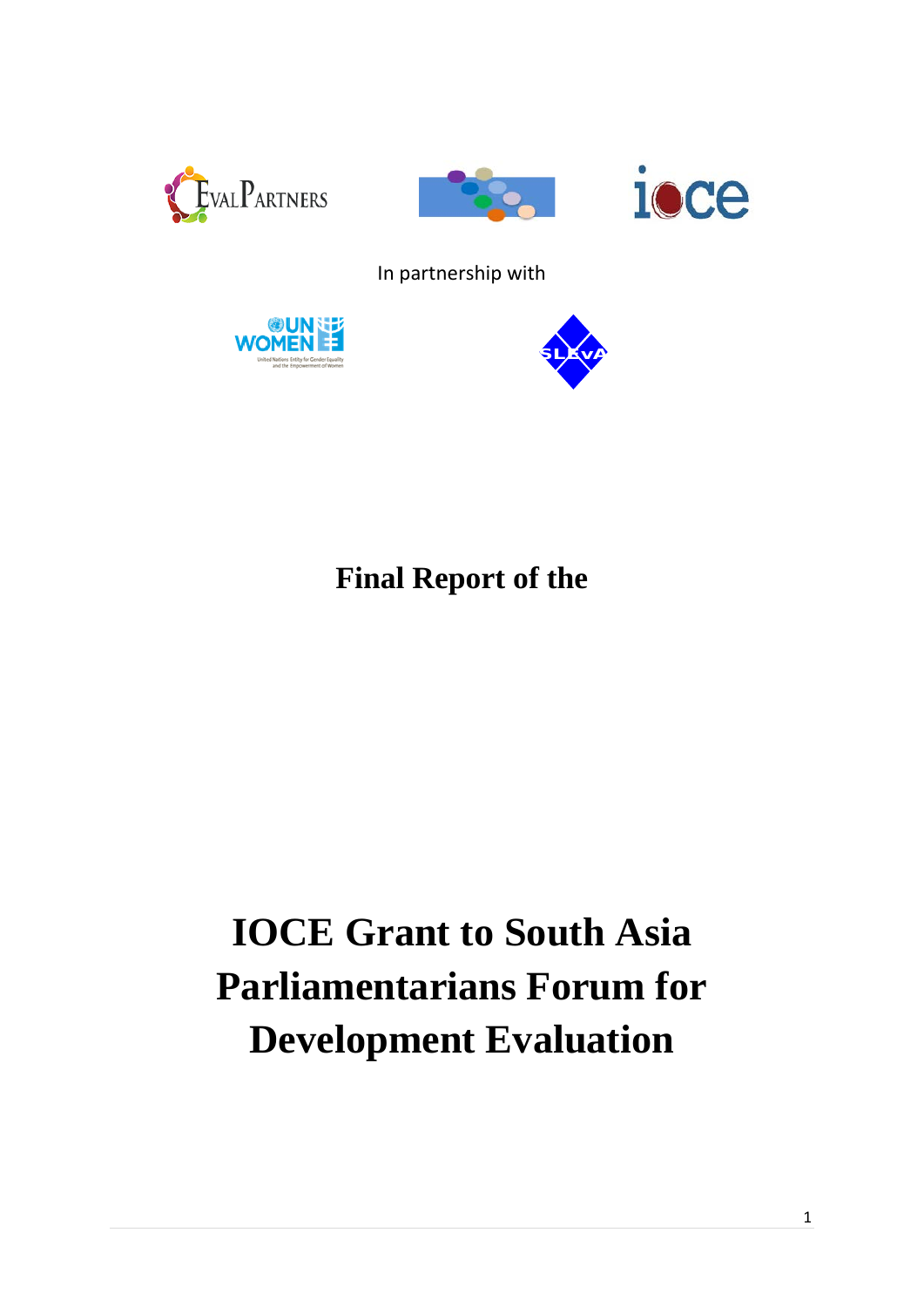# **Introduction**

IOCE-EvalPartners provided USD 50,000 grant to the Parliamentarians Forum for Development Evaluation to conduct a regional consultation on National Evaluation Policies in South Asia. The grant was managed by Sri Lanka Evaluation Association (SLEvA). After conducting the regional consultation there was a balance of funds, therefore it was allocated to few other activities with approval from IOCE. This is a brief report to summarize all activities, but full report of the regional consultation and other products of the project are attached.

### **1. Regional consultation**

Parliamentarians Forum for Development Evaluation with support from International Organization for Cooperation in Evaluation (IOCE) and in collaboration with Sri Lanka Evaluation Association (SLEvA) organized South Asia Regional consultation on National Evaluation Policies which was held at Mount Lavinia Hotel in Colombo from Thursday 18 to Friday 19 September. The overall objective of the initiative is to create an enabling environment that fosters and promotes development of equity focused and gender-responsive evaluation policy and practices.

The two days programme discussed importance of NEP, examples from other countries, preparation of country work plans for the NEP process and how to work with stakeholders in the process. All eight countries came up with work plans to process NEP in respective countries.



Following are the conclusions of the consultation:

#### **i. National Evaluation Policy is a need at country level**

In principle it was agreed that national evaluation policy is a need at country level as a guiding document to create enabling environment for evaluation. National evaluation system and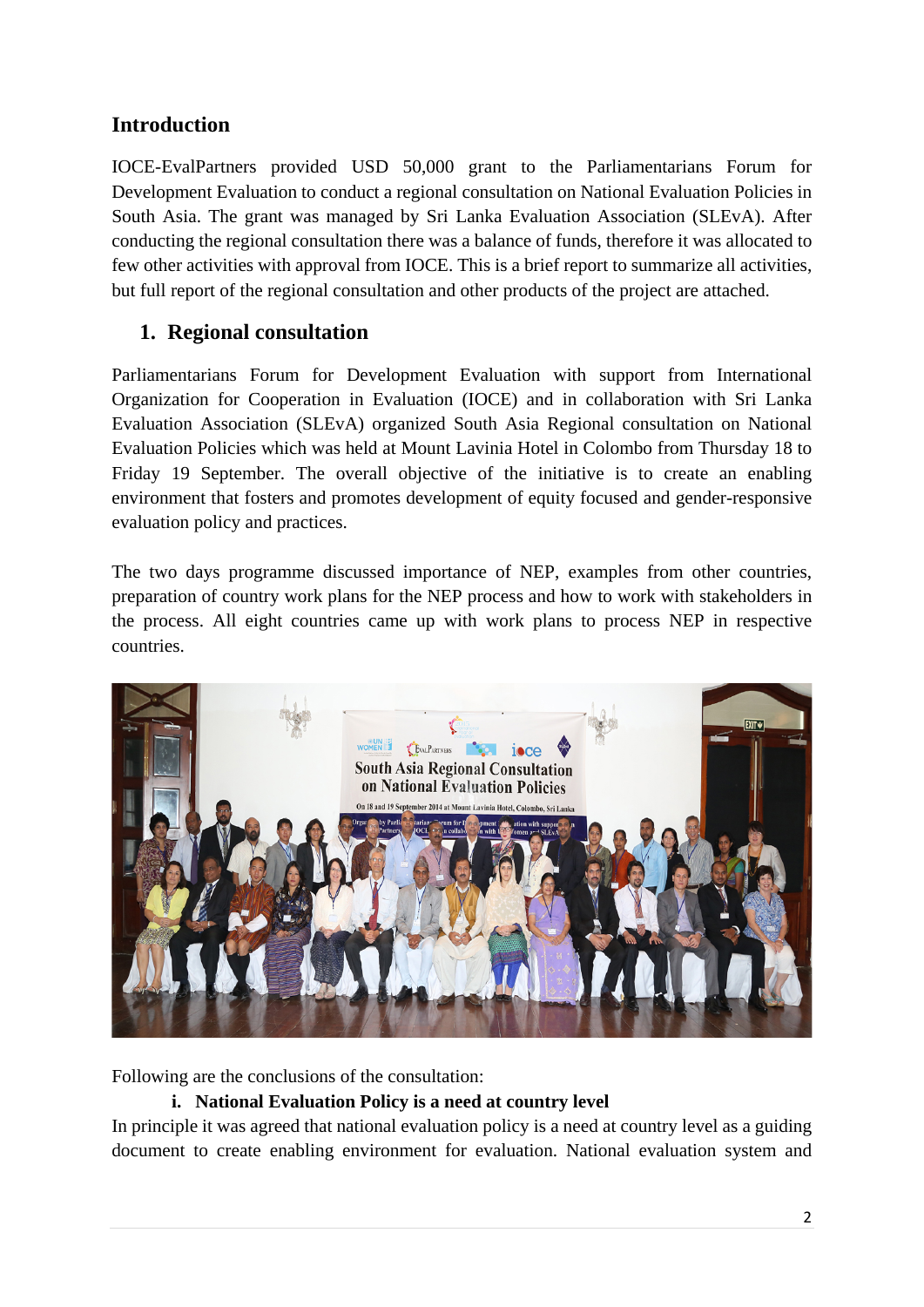implementation of the policy is also equally important. Therefore attention should be paid to implementation part of the NEP as well.

#### **ii. Need for evaluation culture with policy framework**

Creating an evaluation culture is needed even though the policy framework is established. This will help to give a meaning to the policy and also would help to practically use evaluations for improvement of development work.

#### **iii. Parliamentarians, VOPEs, governments, other stakeholders collaboration for NEP process**

It was highlighted that need for all stakeholders to work together on the national evaluation policy process. Parliamentarians, VOPE leaders, government evaluation champions, donors, civil society etc should be involved and contribute for a successful process.

#### **iv. Importance of advocacy**

Although the national evaluation policy/ bill/ constitutional provisions are prepared, approved it by the cabinet of ministers, parliament or constitutional assembly needs lobbying and advocacy. EvalPartners has published Advocacy toolkit for evaluation which can be a good resource for this course.

#### **v. Leadership and coordination role in VOPEs**

VOPEs have an important role to play in the process particularly getting other stakeholders on board, convening meetings, coordination and communication with stakeholders who are part of the process.

#### **vi. Capacity building of parliamentarians and policy makers in evaluation**

It is needed to capacity building of parliamentarians and policy makers in evaluation at national level. This will help to strengthen national evaluation system which leads to enabling environment for evaluation at country level.

#### **vii. Learning from other countries and sharing best practices**

As establishment of NEP is a challenging and time consuming process, it would be good to learn from other countries. Particularly countries where NEP is legislated and in implementation.

Please find the full report here<http://www.pfde.net/images/pdf/rcrv1.pdf>

# **2. Update to the "Mapping National Evaluation Policies" study**

PFDE with support from EvalPartners conducted a study on mapping national evaluation policies in 2013 [http://www.pfde.net/index.php/publications-resources/2014-02-28-19-05-00.](http://www.pfde.net/index.php/publications-resources/2014-02-28-19-05-00) However there were changes to national evaluation policies in some countries. Therefore PFDE assigned Dr. Barbara Rosenstein to collect and review updates and prepare the 2<sup>nd</sup> edition. The report also includes new categories by organizing countries in a more systematic way. The report is published and uploaded on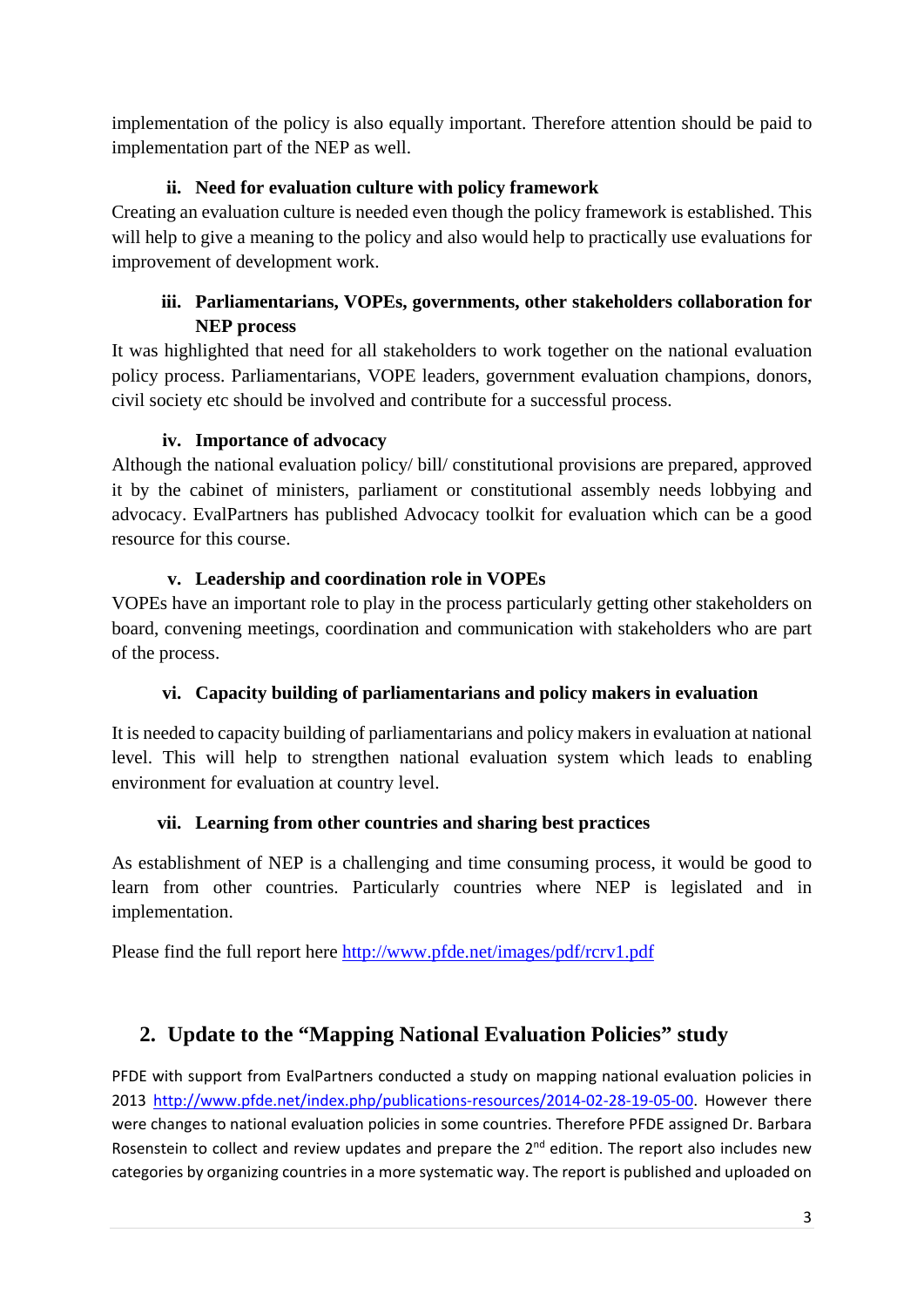the PFDE website and Barbara made a presentation on Skype at the SLEvA workshop on National Evaluation Policies.

Please find the full report here [http://www.pfde.net/index.php/publications-resources/global](http://www.pfde.net/index.php/publications-resources/global-mapping-report-2015)[mapping-report-2015](http://www.pfde.net/index.php/publications-resources/global-mapping-report-2015)

#### **3. Documentation of EF&GR National M&E Systems**

Under the EvalPartners Innovation Challenges project #3 PFDE together with other partners documented six case studies on National Evaluation Policies in selected countries. EvalPartners new publication "engendering NEPS" reveals that only few countries under review has gender aspects in NEPS. It was also a need to develop EF&GR M&E systems. Therefore under this grant PFDE assigned Katerina Stolyarenko to research existing EF&GR M&E systems, analysis and document four selected systems. This assignment was to further study on which countries have gender responsive M&E systems and then select four countries and document them as case studies. The consultant prepared four case studies; Australia, Nepal, Philippines and Sweden. This will add up total case studies to 11.

Please find all four case studies here [http://www.pfde.net/index.php/publications](http://www.pfde.net/index.php/publications-resources/case-studies-on-ef-gr-m-e-systems)[resources/case-studies-on-ef-gr-m-e-systems](http://www.pfde.net/index.php/publications-resources/case-studies-on-ef-gr-m-e-systems)

# **4. Update to the PFDE Website**

Also the funds were used to improve and update the PFDE website and pay hosting charges for four years. PFDE website was launched with funding from EvalPartners IC#3 project. Hosting fee was paid for one year expiring in Nov 2015. Now the website hosting is secured up to year 2019.

Link to the site<http://www.pfde.net/>

#### **5. SLEvA workshop on National Evaluation Policies**

Sri Lanka Evaluation Association conducted a workshop on National Evaluation Policies with participation of parliamentarians and evaluators. The workshop was held on 29<sup>th</sup> March at the Janaki Hotel in Colombo. The workshop was attended by more than 45 participants. Hon. Kabir Hashim, Minister of Highways and Investment Promotion and Hon. D.E.W. Gunasekara, Member of Parliament made commitments to take the policy forward. Addressing the event, Hon. D.E.W. Gunasekara pointed out as the chairman of (Committee of Public Enterprises – COPE) he feels evaluation is a need to track development in the country. Mr. David Rider Smith, former advisor to UNDP, DFID and the government of Uganda made a presentation on how three entities developed evaluation policies. Dr. Barbara Rosenstein and Katerina Stolyarenko made presentations based on the mapping national evaluation policies  $-2^{nd}$ edition and recent studies on NEP. Next step is to SLEvA to prepare a briefing for the Cabinet of Ministers and Kabir to lobby the policy through the Cabinet.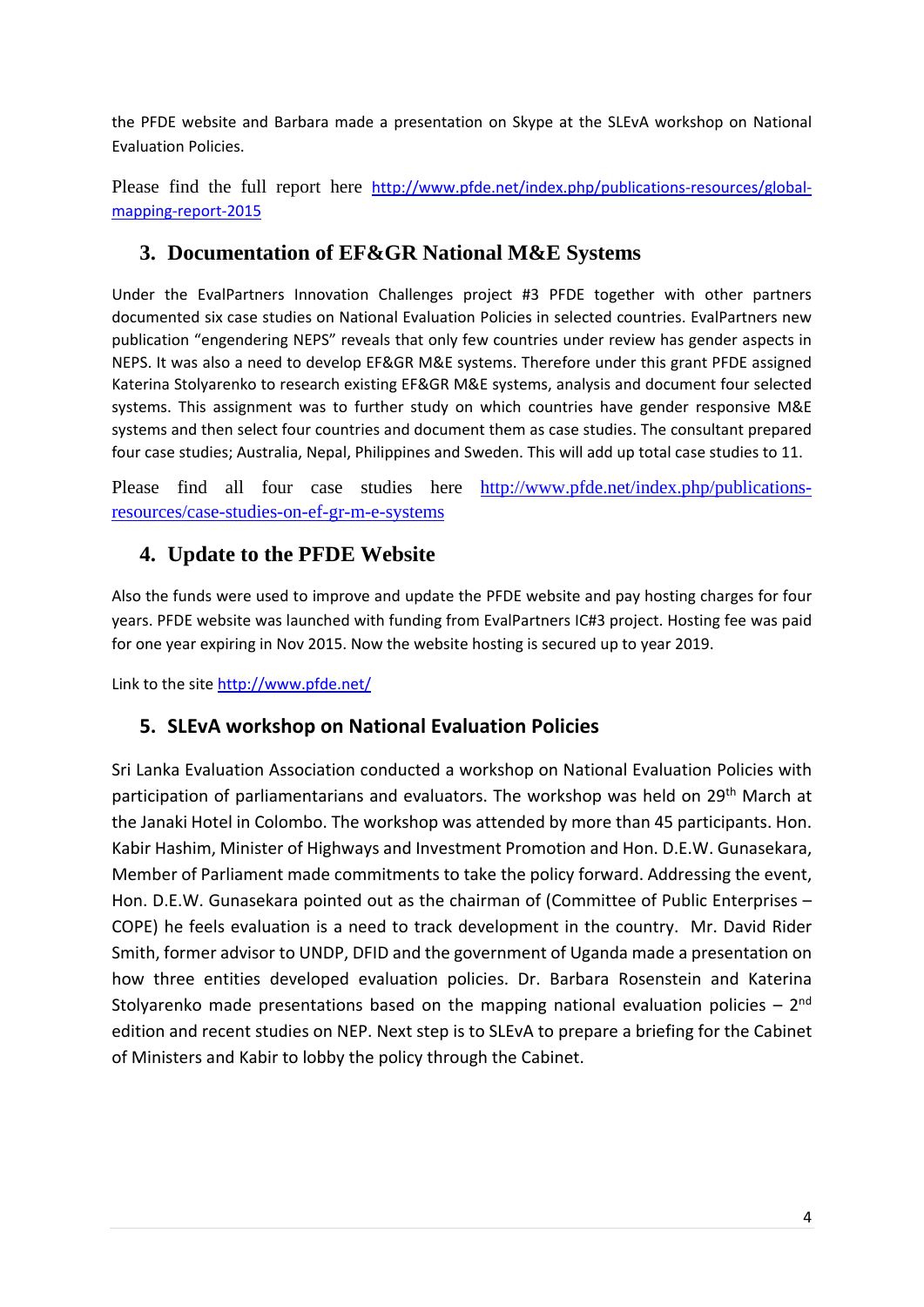

Hon. D.E.W Gunasekara, Member of Parliament addresses the crowd emphasizing need for evaluation policy in the country.

#### **6. Financial Updates**

The total grant was USD 50,000 to the Parliamentarians Forum. After deducting IOCE contributions of PFDE and SLEvA (USD 100 x 2 = 200), IOCE transferred USD 49,800 to the SLEvA Rupee account in Sri Lanka. SLEvA received LKR 6,468,517 in the account. The following financial reporting is based on the amount SLEvA received in the account.

| Activity |                                                                   | Amount spent (LK) | Remarks                                |
|----------|-------------------------------------------------------------------|-------------------|----------------------------------------|
| 1.       | Regional consultation                                             | 4,895,217         |                                        |
| 2.       | SLEvA admin cost for the regional<br>consultation                 | 329,830           |                                        |
| 3.       | Consultancy fee for Barbara Rosenstein<br>with bank fees          | 469,500           | Mapping NEP-2 <sup>nd</sup><br>edition |
| 4.       | Consultancy fee for Katerina Stolyarenko<br>with bank fees        | 544,825           | Case studies on GR<br>M&E systems      |
| 5.       | SLEvA workshop on National Evaluation<br>Policies                 | 89,145            |                                        |
|          | 6. PFDE website improvement and hosting<br>charges for four years | 140,000           |                                        |
| 7.       | Total expenditure                                                 | 6,468,517         |                                        |
| 8.       | <b>Total received</b>                                             | 6,468,517         |                                        |
| 9.       | <b>Balance</b>                                                    |                   |                                        |